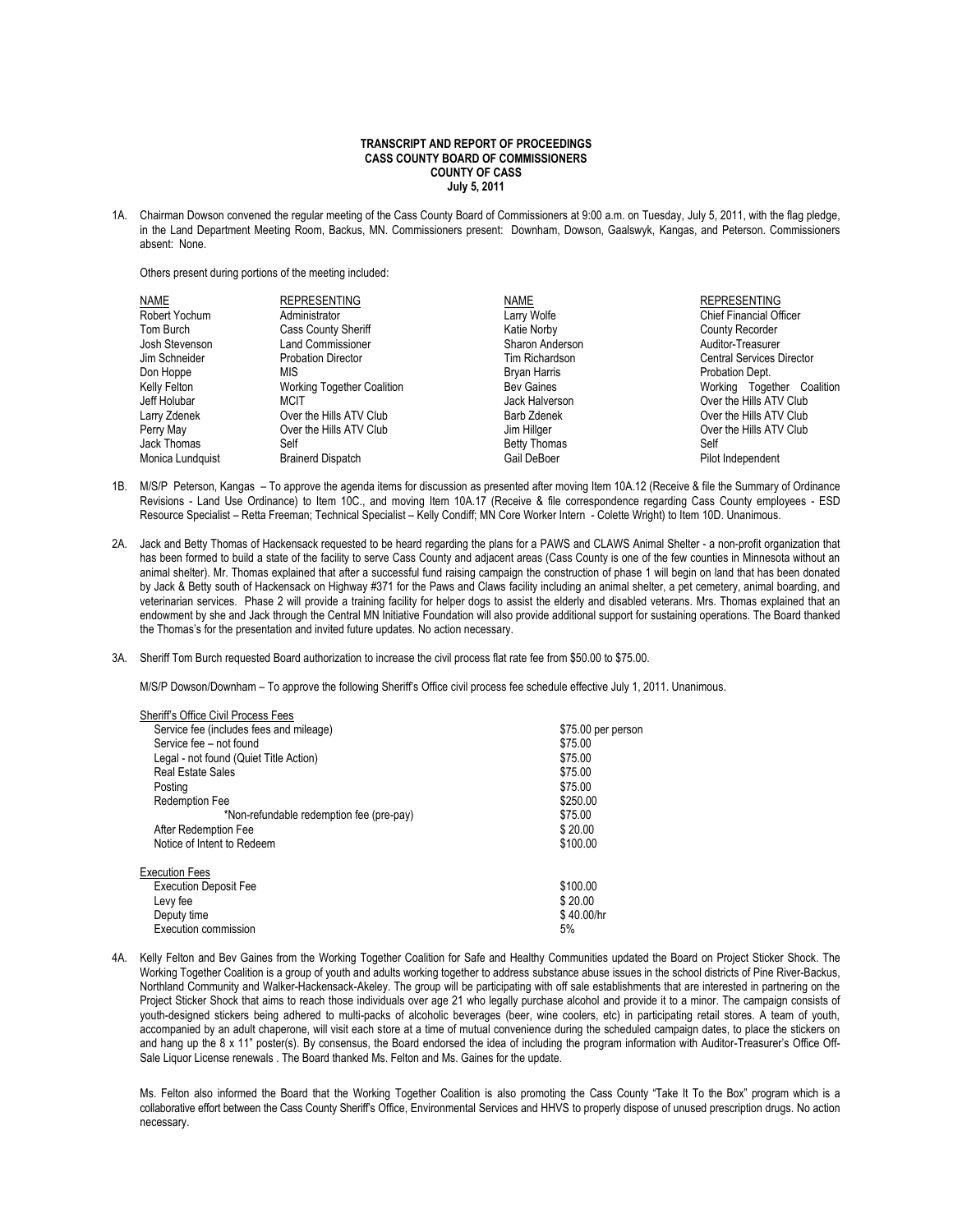5. County Administrator Yochum acknowledged the Public Hearing Notice regarding updates to the Cass County Capital Improvement Plan. Auditor-Treasurer Sharon Anderson summarized the 2011 Capital Improvement Plan changes. Mr. Yochum commented that long term Courthouse Campus replacement is not proposed within the next five years. Chief Financial Officer Larry Wolfe discussed fund balances trends. No one requested to be heard on this subject and no written comments were received.

M/S/P Gaalswyk, Downham – To approve the 2011 updates to the Capital Improvement Plan as presented, and post the amended plan on the Cass County Website. Unanimous.

- 6A. Jeff Holubar from the Minnesota Counties Intergovernmental Trust (MCIT) reviewed the annual 2010 MCIT members report. Mr. Holubar informed the Board of the services that MCIT provides to Cass County including defensive driver training (on-Line and on-Site), an Employee Assistance Program (EAP), Police Accredited Training On-Line (PATROL), boiler Inspections, MN Safety Council membership, website (**[www.mcit.org](http://www.mcit.org/)**) resource materials and on-site risk management consulting. The Board thanked Mr. Holubar for the update. No action necessary.
- 7A. County Recorder Katie Norby presented an update on the scanning project under contract with MidAmerica Business Solutions for scanning, and indexing approximately 100 years of tax and assessment records. Ms. Norby reported that the Board action of January 18, 2011 established a project budget of \$100,000.00 (from general fund balance) based upon an estimated number of pages. Now that scanning is well underway, Recorder Norby stated that the page count is now estimated at 76,500 images and that the project budget should be adjusted to add an additional \$20,000. In addition, Ms. Norby requested permission to provide CDs or DVDs to local townships/cities upon request rather than actual books, to offer books to the County Historical society, to recycle all remaining books. Images will be available free to the public via the County website on or before January 1, 2012.

M/S/P Kangas, Downham – To amend the scanning project budget under contract with MidAmerica Business Solutions to \$120,000, to provide CDs or DVDs to local townships/cities upon request rather than actual books, to offer books to the County Historical society, and to recycle all remaining books. Unanimous.

**ORIGINAL AMENDED**

8A. Chief Financial Officer Larry Wolfe presented the budget amendments for FY2010. By consensus, the Board requested footnotes on related fund balance in future reports.

M/S/P Peterson, Gaalswyk – To approve the FY2010 Budget Amendments as presented. Unanimous.

## **2010 BUDGET AMENDMENTS**

|                                                                                                 |                                                                                                                                                                                                                     | <b>BUDGET</b>           | <b>BUDGET</b>               | <b>CHANGE</b>             |
|-------------------------------------------------------------------------------------------------|---------------------------------------------------------------------------------------------------------------------------------------------------------------------------------------------------------------------|-------------------------|-----------------------------|---------------------------|
| <b>Commissioners</b><br>01-001.6379<br>01-001.6605<br>01-001.6820                               | Miscellaneous Charges<br>Capital Outlay - Building<br><b>Federal Title III Projects</b>                                                                                                                             | 2,000<br>0<br>0         | 42,000<br>52,000<br>2,500   | 40,000<br>52,000<br>2,500 |
|                                                                                                 | <b>Total Change</b>                                                                                                                                                                                                 |                         |                             | 94,500                    |
| Amend budget for IRS Audit cost, uninsured losses<br>Establish budget for MCIS Building Project | Establish budget for Federal Projects, Deep Portage trips for schools<br>Source: General Fund Reserved, Designated and Undesignated Fund Balance                                                                    |                         |                             |                           |
| Recorder<br>01-100.6102<br>01-100.6379<br>01-100.6609                                           | Salaries/Wages<br>Miscellaneous Charges<br><b>Compliance Fund Expenditures</b>                                                                                                                                      | 186.290<br>0<br>100,000 | 220,000<br>5,000<br>120,000 | 33,710<br>5,000<br>20,000 |
|                                                                                                 | <b>Total Change</b>                                                                                                                                                                                                 |                         |                             | 58,710                    |
|                                                                                                 | To amend budget for wages and supplies for scanning project<br>To amend budget for approved Land Record Compliance Fund expenditures<br>Source: Reserved Fund Balance from Recorder Fees, Undesignated Fund Balance |                         |                             |                           |
| <b>Building &amp; Grounds</b><br>01-112.6603                                                    | Capital Outlay                                                                                                                                                                                                      | 0                       | 50,000                      | 50,000                    |
| To establish budget for Energy Efficiency Project<br>Source: Reserved Fund Balance              |                                                                                                                                                                                                                     |                         |                             |                           |
| <b>Sheriff</b><br>01-200-210.6299                                                               | <b>PSAP Consolidation Study</b>                                                                                                                                                                                     | 0                       | 88,000                      | 88,000                    |
| To establish budget for PSAP Consolidation Study<br>Source: State Grant                         |                                                                                                                                                                                                                     |                         |                             |                           |
| <b>Emergency Services</b><br>01-280.6299                                                        | Prof Services - ARMER 800 mhz Project                                                                                                                                                                               | 0                       | 490,000                     | 490,000                   |
|                                                                                                 | To establish budget for expenditures related to the ARMER 800 mhz Project                                                                                                                                           |                         |                             |                           |

Source: Grants and Reserved Fund Balance

## **ENVIRONMENTAL SERVICES**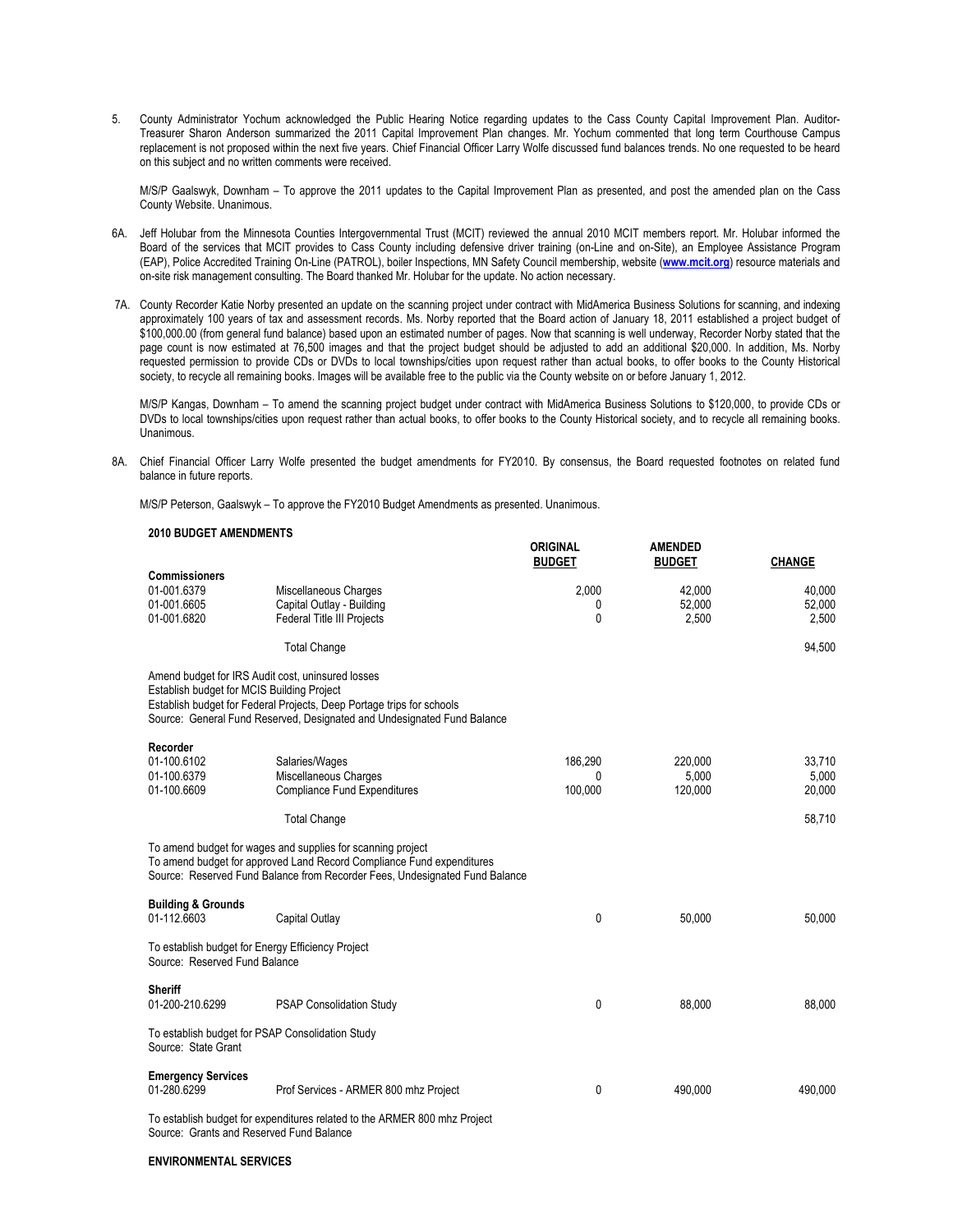| <b>Planning &amp; Zoning</b><br>01-801.6102                                                                                 | Salaries/Wages                                                 | 160,489                      | 185,489                      | 25,000                     |  |  |
|-----------------------------------------------------------------------------------------------------------------------------|----------------------------------------------------------------|------------------------------|------------------------------|----------------------------|--|--|
| To amend budget for severance pay<br>Source: Fund Balance                                                                   |                                                                |                              |                              |                            |  |  |
| <b>SPECIAL PROJECTS</b><br>01-801-594.6299                                                                                  | <b>Professional Service</b>                                    | 50,000                       | 250,000                      | 200,000                    |  |  |
| To amend budget for Lake Association projects<br>Source: Grants, Fees and Designated Fund Balance                           |                                                                |                              |                              |                            |  |  |
| <b>Total General Fund Changes</b>                                                                                           |                                                                |                              |                              | 1,006,210                  |  |  |
| Road & Bridge                                                                                                               |                                                                |                              |                              |                            |  |  |
| Department 312 - Shops<br>03-312.6606                                                                                       | Capital Outlay - Equipment                                     | 250,000                      | 376,000                      | 126,000                    |  |  |
| To amend budget for approved equipment purchases<br>Source: Fund Balance                                                    |                                                                |                              |                              |                            |  |  |
| Department 313 - Maintenance<br>03-313.6512<br>03-313.6514<br>03-313.6520                                                   | Culverts<br>Aggregate<br>Sand & Salt                           | 30.000<br>170,000<br>110,000 | 41,000<br>180,000<br>191,000 | 11,000<br>10,000<br>81,000 |  |  |
|                                                                                                                             | <b>Total Change</b>                                            |                              |                              | 102,000                    |  |  |
| To amend budget for additional materials needed<br>Source: Fund Balance                                                     |                                                                |                              |                              |                            |  |  |
| Department 313 - Construction                                                                                               |                                                                |                              |                              |                            |  |  |
| 03-313.6604<br>03-313.6620                                                                                                  | Capital Outlay Construction<br><b>County Road Construction</b> | 5,100,000<br>850,000         | 8,000,000<br>1,100,000       | 2,900,000<br>250,000       |  |  |
|                                                                                                                             | <b>Total Change</b>                                            |                              |                              | 3,150,000                  |  |  |
| To amend budget for additional construction projects                                                                        | Source: Fund Balance, Cost Sharing, Grants and Awards.         |                              |                              |                            |  |  |
| <b>Total Road &amp; Bridge Fund Changes</b>                                                                                 |                                                                |                              |                              | 3,378,000                  |  |  |
| Health, Human & Veteran Services Fund                                                                                       |                                                                |                              |                              |                            |  |  |
| <b>Veterans Services</b>                                                                                                    |                                                                |                              |                              |                            |  |  |
| 05-120.0020-6332                                                                                                            | Volunteer Driver Mileage Reimbursement                         | 0                            | 14,000                       | 14,000                     |  |  |
| To establish budget for Volunteer Driver Mileage Reimbursement Grant<br>Source: Veterans Services Enhancement Grant - State |                                                                |                              |                              |                            |  |  |
| <b>Total HHVS Fund Changes</b>                                                                                              |                                                                |                              |                              | 14,000                     |  |  |
| <b>LAND EXCHANGE TRUST</b>                                                                                                  |                                                                |                              |                              |                            |  |  |
| 73-001.6807                                                                                                                 | <b>Environmental Trust - Trails</b>                            | 0                            | 33,000                       | 33,000                     |  |  |
| To amend budget for Shingobee trail improvement projects<br>Source: Fund Balance                                            |                                                                |                              |                              |                            |  |  |
| <b>Total Environmental Trust Fund Changes</b>                                                                               |                                                                |                              |                              | 33,000                     |  |  |
| <b>Grand Total All Funds</b>                                                                                                |                                                                |                              |                              | 4,431,210                  |  |  |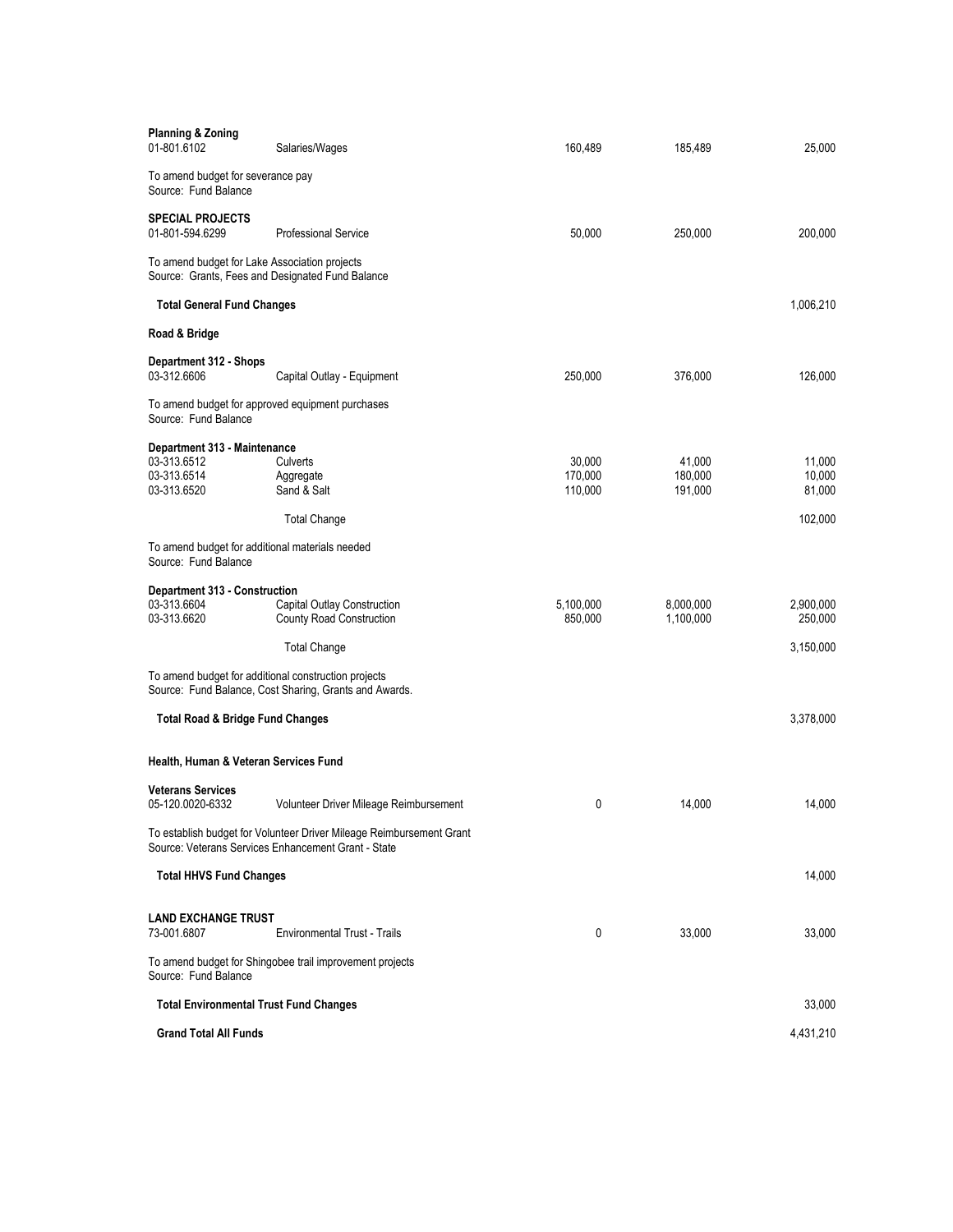8B. Mr. Wolfe also requested approval of the FY 2010 fund balance designations.

M/S/P Peterson, Kangas – To approve the Cass County fund balance reserves and designations for FY December 31, 2010 as presented. Unanimous.

| <b>General Fund</b>                                          |                              |                  |                  |                              |                      |
|--------------------------------------------------------------|------------------------------|------------------|------------------|------------------------------|----------------------|
| <b>Reserved</b>                                              | <b>Balance</b><br>12/31/2009 | <b>Additions</b> | <b>Deletions</b> | <b>Balance</b><br>12/31/2010 | Net                  |
| Prepaid items                                                | 1,730,240                    | 0                | 216,280          | 1,513,960                    | Change<br>(216, 280) |
| Recorders technology                                         | 315,282                      | 105,603          | 34,311           | 386,574                      | 71,292               |
| Recorders compliance                                         | 57,316                       | 116,292          | 119,295          | 54,313                       | (3,003)              |
| Missing heirs (2754 Mullenix)                                |                              |                  | 0                | 32,014                       | 324                  |
|                                                              | 31,690                       | 324              |                  |                              |                      |
| Law Library                                                  | 47,945                       | 28,386           | 26,869           | 49,462                       | 1,517                |
| Enhanced 911 system                                          | 207,641                      | 110,141          | 88,175           | 229,607                      | 21,966               |
| Federal projects                                             | 341,860                      | 0                |                  | 339,605                      | (2, 255)             |
|                                                              |                              |                  | 2,255            |                              |                      |
| Wetland activity                                             | 134,415                      | 87,235           | 84,135           | 137,515                      | 3,100                |
| Attorney forfeiture                                          | 1,975                        | 4,469            | 1,600            | 4,844                        | 2,869                |
| <b>Total Reserved Fund Balance</b>                           | 2,868,364                    |                  |                  | 2,747,894                    |                      |
|                                                              |                              |                  |                  |                              |                      |
| Unreserved - Designated<br>Designated for cash flows         | 6,741,678                    | 145,296          | 0                | 6,886,974                    | 145,296              |
| Designated for compensated absences                          | 2,580,160                    | 67,326           | 0                | 2,647,486                    | 67,326               |
| Designated for uninsured claims                              | 500,000                      | 191,972          | 0                | 691,972                      | 191,972              |
| Designated for health insurance                              | 3,209,410                    | 754,230          | $\pmb{0}$        | 3,963,640                    | 754,230              |
| Designated for future expenditures                           | 8,766,428                    | 610,442          | 0                | 9,376,870                    | 610,442              |
| Designated for Longville Ambulance SSD                       | 137,643                      | 42,980           | 0                | 180,623                      | 42,980               |
| Designated for petty cash                                    | 2,251                        | 0                | 0                | 2,251                        | $\Omega$             |
| Designated for environmental grants                          | 72,915                       | 62,256           | 0                | 135,171                      | 62,256               |
|                                                              |                              |                  |                  |                              |                      |
| <b>Total Unreserved Designated Fund</b><br>Balance           | 22,010,485                   |                  |                  | 23,884,987                   |                      |
| Total Reserved & Designated Fund<br>Balance                  | 24,878,849                   |                  |                  | 26,632,881                   |                      |
|                                                              |                              |                  |                  |                              |                      |
| Road & Bridge Fund                                           | Balance                      |                  |                  | Balance                      | Net                  |
| Reserved                                                     | 12/31/2009                   | <b>Additions</b> | <b>Deletions</b> | 12/31/2010                   | Change               |
| <b>Inventories</b>                                           | 568,172                      | 0                | 114,889          | 453,283                      | (114, 889)           |
| <b>Total Reserved Fund Balance</b>                           |                              |                  |                  | 453,283                      |                      |
|                                                              |                              |                  |                  |                              |                      |
| Unreserved - Designated                                      |                              |                  |                  |                              |                      |
| Designated for future expenditures                           | 44,141                       | 2,756            | 0                | 46,897                       | 2,756                |
| Designated for cash flows                                    | 4.089.996                    | 537.837          | $\overline{0}$   | 4,627,833                    | 537.837              |
| <b>Total Unreserved Designated Fund Balance</b>              |                              |                  |                  | 4,674,730                    |                      |
|                                                              |                              |                  |                  |                              |                      |
| <b>Unorganized Townships Fund</b><br>Unreserved - Designated |                              |                  |                  |                              |                      |
| Designated for cash flows                                    | 114,000                      | 800              | 0                | 114,800                      | 800                  |
| <b>Total Unreserved Designated Fund Balance</b>              |                              |                  |                  | 114,800                      |                      |
| Health, Human and Veteran Services Fund                      |                              |                  |                  |                              |                      |
|                                                              | <b>Balance</b>               |                  |                  | <b>Balance</b>               | Net                  |
| Reserved                                                     | 12/31/2009                   | <b>Additions</b> | <b>Deletions</b> | 12/31/2010                   | Change               |
| <b>Birth/Death Certificates</b>                              | 140                          | 0                | 0                | 140                          | 0                    |
| <b>Total Reserved Fund Balance</b>                           |                              |                  |                  | 140                          |                      |
| Unreserved - Designated                                      |                              |                  |                  |                              |                      |
| Designated for cash flows                                    | 5,774,621                    | 0                | 30,810           | 5,743,811                    | (30, 810)            |
|                                                              |                              |                  |                  |                              |                      |
| Designated for Social Service Drug and                       |                              |                  |                  |                              |                      |
| <b>Alcohol Addiction Fees</b>                                | 6,683                        | 0                | 0                | 6,683                        | 0                    |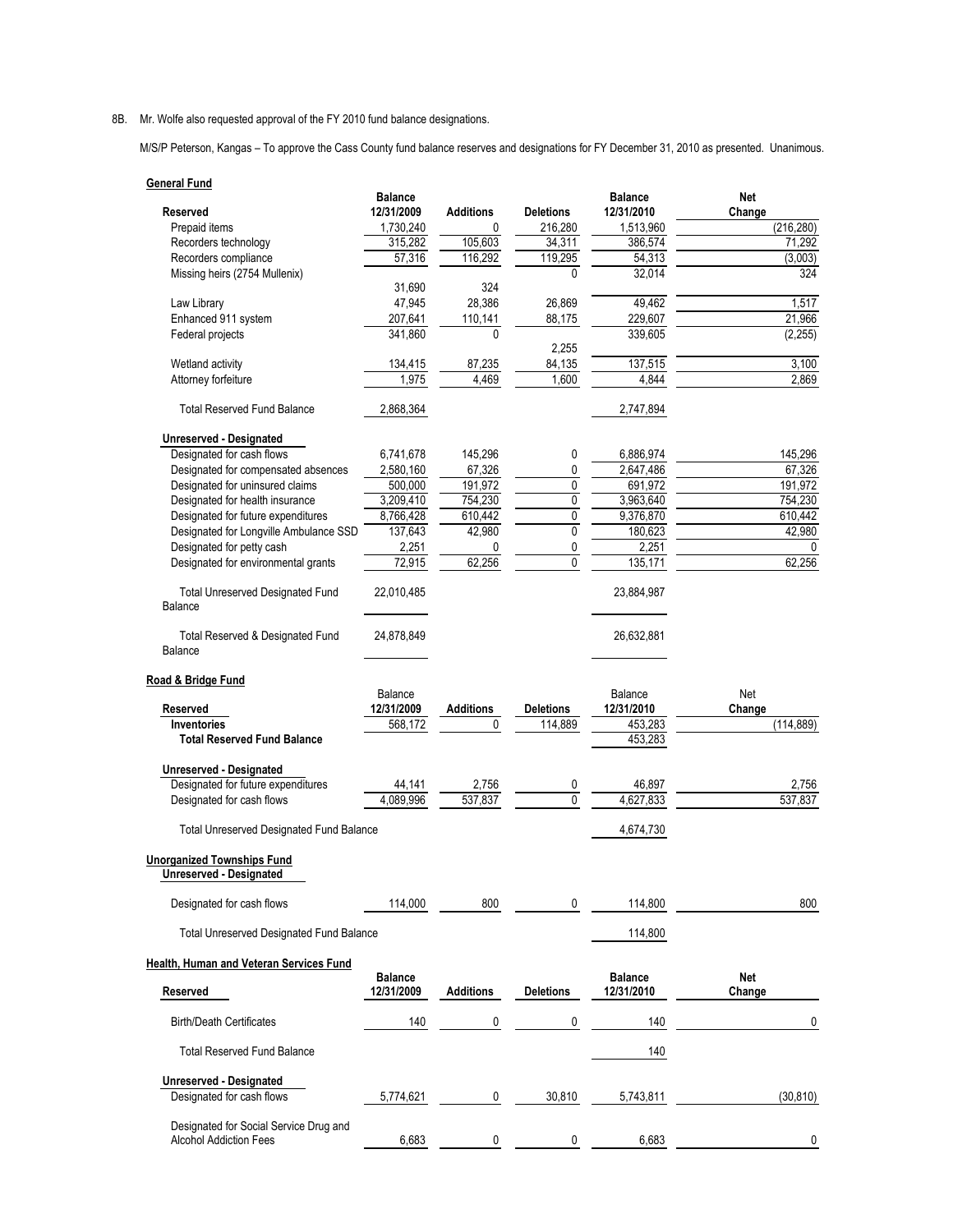| Designated for Income Maintenance<br>Food Support Enhanced Funds | 26.409  | 2.610  | 23.799    | (2,610)  |
|------------------------------------------------------------------|---------|--------|-----------|----------|
| Total Unreserved Designated Fund Balance                         |         |        | 5,774,293 |          |
| <b>HHVS Long Term Liability Designation</b>                      |         |        |           |          |
| Social Services State Child Welfare                              |         |        |           |          |
| <b>Targeted Case Management</b>                                  |         |        |           |          |
| <b>Contingency Funds</b>                                         | 109.017 | 54.509 | 54.508    | (54,509) |
| <b>Total Long Term Liability Designation</b>                     |         |        | 54.508    |          |

8C. Mr. Wolfe presented the 2011 forfeited tax settlement (2010 receipts) and distribution of the same to Cass County taxing jurisdictions.

M/S/P Peterson, Dowson – To approve the 2011 forfeited tax settlement (2010 receipts) in the amount of \$1,201,930.00 and distribution of the same to Cass County taxing jurisdictions as presented. Unanimous.

9A. Land Commissioner Josh Stevenson informed the Board that the Land Department has been working with the Over the Hills Gang ATV Club to put together an ATV Grant-In-Aid application. The trail locations in Cass County are the townships of Crooked Lake, Beulah, Thunder Lake, and Smoky Hollow Townships, as well as Emily Township in Crow Wing County with a total of 80 miles proposed. Mr. Stevenson commented that the club has obtained approval of the local units of government to complete the application. The grant in aid process requires a local unit of government sponsor to submit the application. Over the Hills Gang ATV Club member Perry May requested that Cass County be the sponsor of this ATV Grant-In-Aid grant application to the MNDNR which will complete their review and provide comments.

M/S/P Peterson, Gaalswyk – To approve sponsorship of the Over the Hills Gang ATV Club ATV Grant-In-Aid application, and further, to authorize the Cass County Land Department to submit the application to the MNDNR for review and comment. Unanimous.

10A. County Administrator Robert Yochum presented to the Board the following matters:

M/S/P Downham, Peterson – To waive reading and approve the consent agenda as amended. Unanimous.

Approve - Board Minutes of June 21, and Planning Retreat Meeting of June 24, 2011.

Approve - Auditor warrants dated June 23, 2011 in the amount of \$366,983.27.

Approve - HHVS Auditor warrants dated June 24, 2011 in the amount of \$160,667.61.

Approve - HHVS Commissioner warrants dated June 24, 2011 in the amount of \$254,727.78.

Approve - Auditor warrants dated June 30, 2011 in the amount of \$568,334.71.

Approve - Auditor warrants dated June 30, 2011 in the amount of \$1,908.00.

Approve Personnel Items - A. Budgeted positions scheduled for replacement - 1. Receive & file - Notice of the appointment of Sentence to Service Crew Leader George Martin, effective April 27, 2011, Grade 21, Step 10. 2. Receive & file - Notice of retirement of Marcia Freeman, Financial Assistance Specialist, effective July 29, 2011. 3. Receive & file - Notice of intent to fill the budgeted Financial Assistance Specialist position vacated by Marcia Freeman, grade 22. 4. Receive & file - Notice of appointment Lori Muller as County Agency Social Worker, grade 28, step 1, effective June 20, 2011. 5. Receive & file - Notice of appointment Michael Edminster as County Agency Social Worker, grade 28, step 1, effective June 30, 2011. B. Positions scheduled for no replacement: None. C. Other: None.

Approve Licenses - On & Off Sale Intoxicating Liquor including Sunday Application - Kimberly Triolo Club - Concept Mexitalia, LLC, Todd Triolo/Michael Pestello, Powers.

Approve - Pay request to Deep Portage Reserve for Federal grant project – (Hot Water Storage-Sun Energy-\$19,000.00); Solar System (Rural Renewable Energy Alliance - \$36,231.00); Envelope Improvements (Tony Peterson Const. - \$18,000.00) in the amount totaling \$73,231.00.

Approve - Remaining 50% payment of financial contribution for FY2011 - Cass County Historical Society, Cass County Ag. Society-Pillager Fair; Cass County Ag. Assn – Pine River Fair, each in the amount \$2,500.00, and the Initiative Foundation in the amount of \$8,175.00.

Receive & file - Pine River Area Sanitary District Audit FY's ending December 31, 2010 and 2009.

Approve - Reimbursement of Cass County Housing & Redevelopment Authority Board member per diem and mileage expense in the amount of \$3,300.00 from January 2011 – through June 2011.

Approve - awarding mowing contracts to A& M Forestry as low bidder in the amount of \$1,420.00 for Cut Lake/Hiram, Snowflea/Mayo Creek in the amount of \$985.00, and Vermillion/Thunder Hollow/Washburn/Old Grade in the amount of \$2,840.00 upon receipt of proper insurance requirements.

| <b>Bidder</b>     | Cut Lake/Hiram | Snowflea/Mavo Creek         | Vermillion/Thunder Hollow/<br>Washburn/Old Grade |
|-------------------|----------------|-----------------------------|--------------------------------------------------|
| A & M Forestry    | \$1.420        | \$985                       | \$2.840                                          |
| Mutch's Forestry  | \$2.250        | \$800 (declined acceptance) | \$4.500                                          |
| Sawver Timber Co. | \$2.800        | \$1.100                     | \$6.250                                          |

Authorize - Payment of amended invoice #41154925 to Motorola in the amount of \$860,696.49 (ARMER Project).

Receive & file - Correspondence from USFS on environmental assessment (EA) for the South Leech Lake 2 Resource Management Project.

Approve - HHVS County Participation Agreement from UCare an addendum to the original participation agreement dated 5/15/2005 regarding the Targeted Case Management schedules.

Receive & file – project continuation notice to MNDot – CSAH#1 contract.

Approve - Change in IRS mileage rate of reimbursement from .51¢ per mile (County department vehicle available and not used .25¢ per mile) to 55.5¢ per mile (County department vehicle available and not used 27.5¢ per mile) for miles driven after July 1, 2011.

Approve - Final pay request #3 electric for Deep Portage Project to Residential Wind Power, Inc. in the amount of \$14,999.03.

Approve - Pay request #2 plumbing for Deep Portage Project to KMI Mechanical, Inc. in the amount of \$66,714.70.

10B. County Administrator Yochum reported findings of a County Commissioner redistricting committee. Per Board action of April 19, 2011 Auditor-Treasurer Sharon Anderson, Technical Support Specialist Don Hoppe and County Administrator Robert Yochum reviewed census data, related State law and